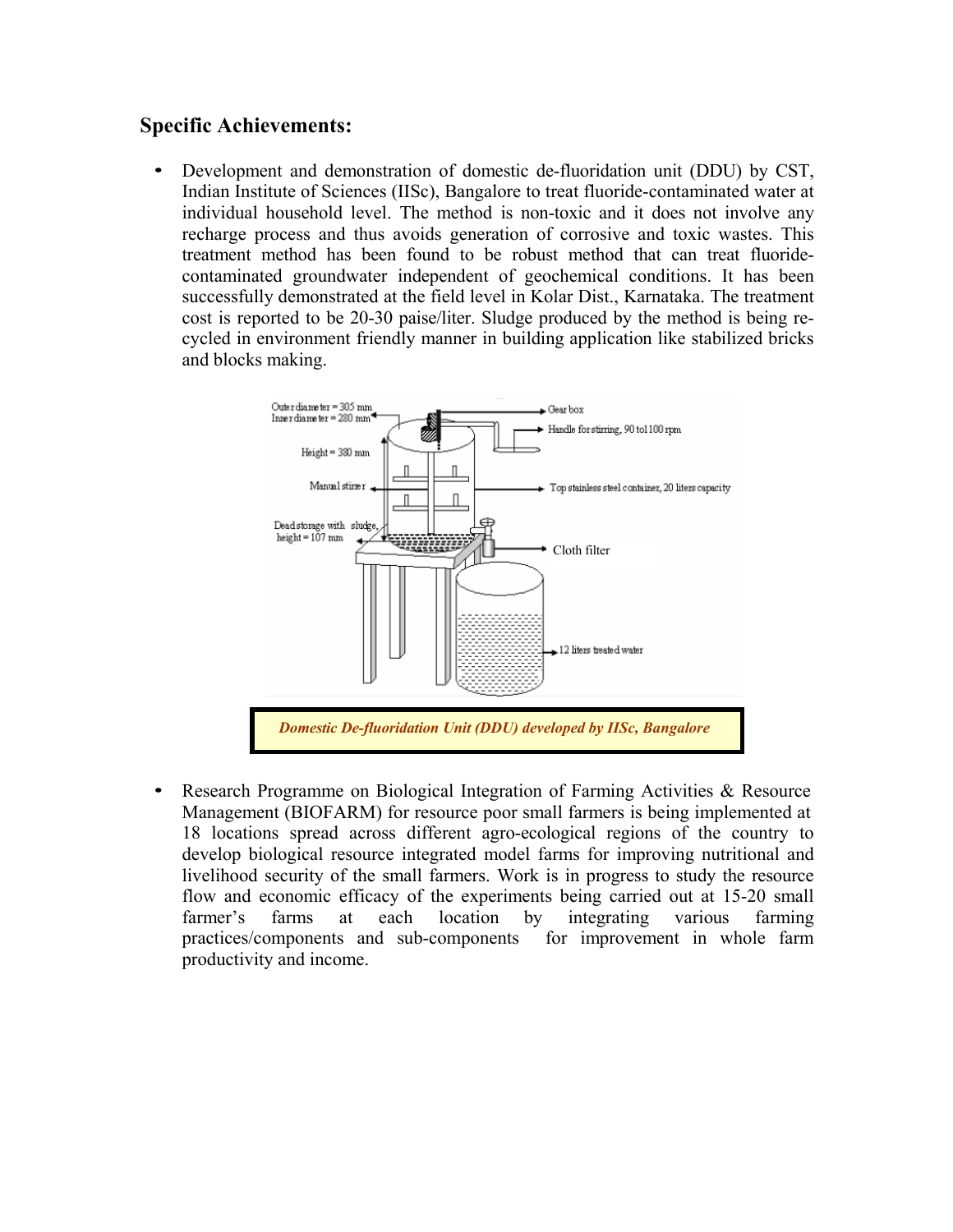

**Integrated farming practices like multi-cropping system, livestock development, water management etc. being optimized & adopted in participatory mode under BIOFARM programme to sustain the productivity and better income at small farm levels.**

- Cost effective and viable clay emitters system of different shapes and sizes for irrigating horticultural crops using potable and even brackish water and employing them in the fields of small and marginal farmers. Emitter having various shapes (like gully, balloon, block, glass etc) and size, performs equally well in experiments as well as field condition. Emitters can make use of even saline water to irrigate perennial crops. This system makes use of natural forces like capillarity, osmotic potential, tensile strength, diffusion pressure deficit & humidity in an integrated fashion by virtue of which the moisture is delivered into the root zone as per the demand of the crop in each and every season.
- Twelve Enterprise Incubators for Rural Women or "Udyamita Suvidha Kendra" are being established in Datia, Madhya Pradesh for transferring various technologies like Pre-Fab VSBK, Gasifier, Mechanized pottery, MCR tiles to provide women an opportunity of earning their own living at their own place.
- Design and development of suitable briquetttor machine to manufacture the coir pith fuel cakes (pellets) as an alternate fuel.
- Quality fibre extraction techniques of banana in order to use the waste from banana to manufacture quality cloth, paper and board.
- The pulses of mountain have always been in high demand because their unique taste and quality. In a project in five villages namely Bon, Malla, Tukhar and Mukhva of Uttarkashi district and Ambiwala village of Dehra Dun district of Uttaranchal have been developed as pulse villages with trials of improved varieties of seeds and improved agriculture practices. About 120 women (25 from each village) have got the training on cultivation practices, grading and packaging and making value added products.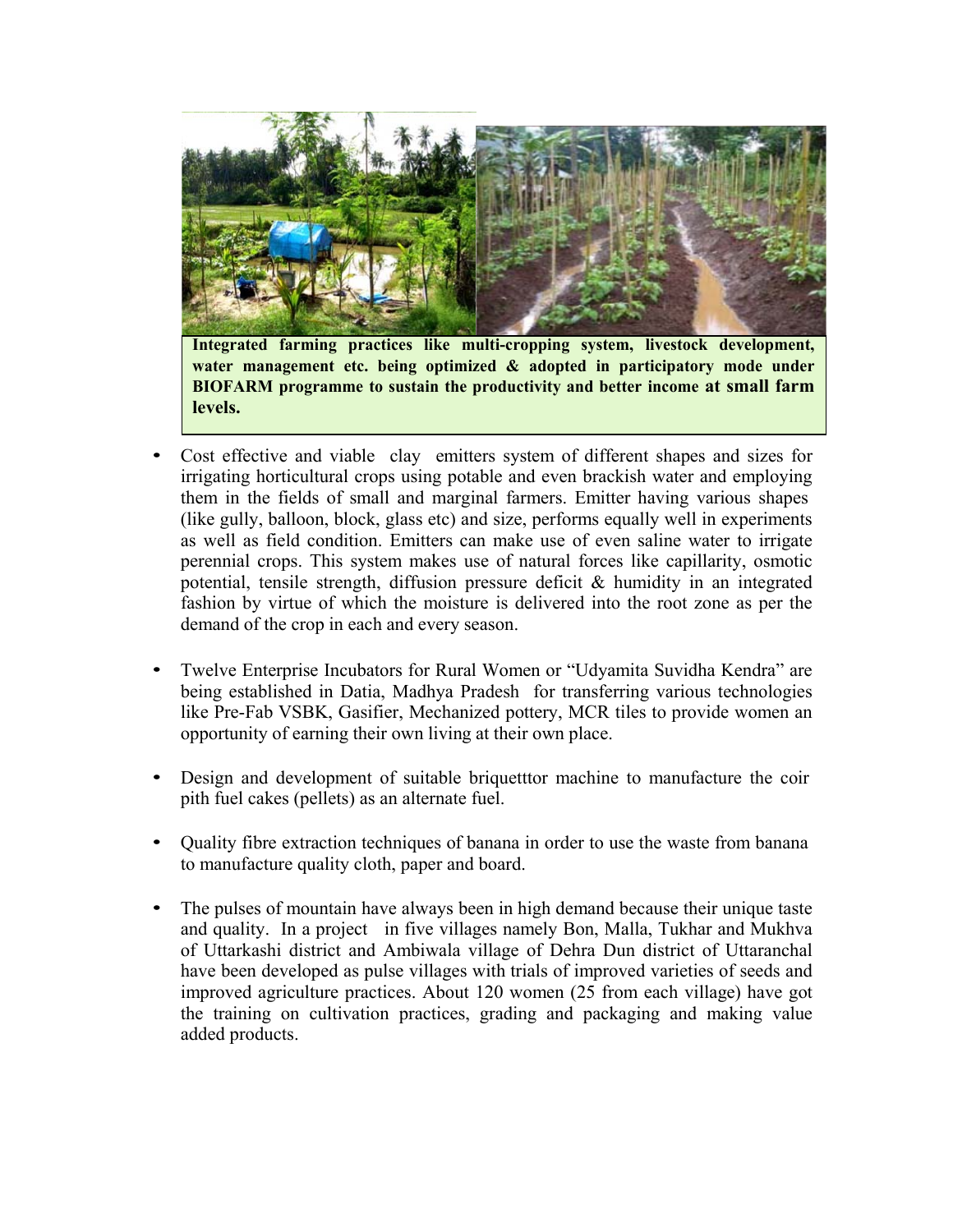## **Specific Achievements:**

• Development of simple and cost effective rubber sheet drier using the concept of reverse flow of hot air by natural convection, jointly by Regional Research Laboratory & Mitraniketan based in Trivandrum to benefit small farmers involved in rubber plantation.



- Technologies for Women's Empowerment & Rural Application: Grading devise for desert fruits; Nursery Techniques; Techniques of Dehydration of flowers ; Pedal operated Rice Mill & Rice transplanter; Bio-fertilizers production eg. Azolla, BGA; Extraction and use of natural dyes; Value addition products from sea weed; Development of wool carding machine; and ergonomically suitable tools/equipments for use by women.
- Upgradation of traditional water mills (gharats) by HESCO, Dehradun for power generation and multi purpose use: Cost-effective and efficient alternative to the inhabitants of the remote mountain villages to provide electricity for household purpose as well as for micro-enterprise linked activities such as flour grinding, cotton combing, floriculture, fisheries, and bee-keeping and honey production etc.
- Introduced improved agri-horticultural implements for bridging mechanization gaps in the cultivation of paddy and other crops in 3 villages of Papum Pare district of Arunachal Pradesh resulting in saving of labour, time and cost of operation, with better grain recovery and market value.
- Programme on telemedicine application in rural areas by Sir Ganga Ram Hospital (SGRH), New Delhi to provide free tertiary consultation to weaker sections of the society by making modern health care facilities available to the population by setting up medical kiosks. Three such medical kiosks have been setup in Haryana, Himachal Pradesh and Rajasthan.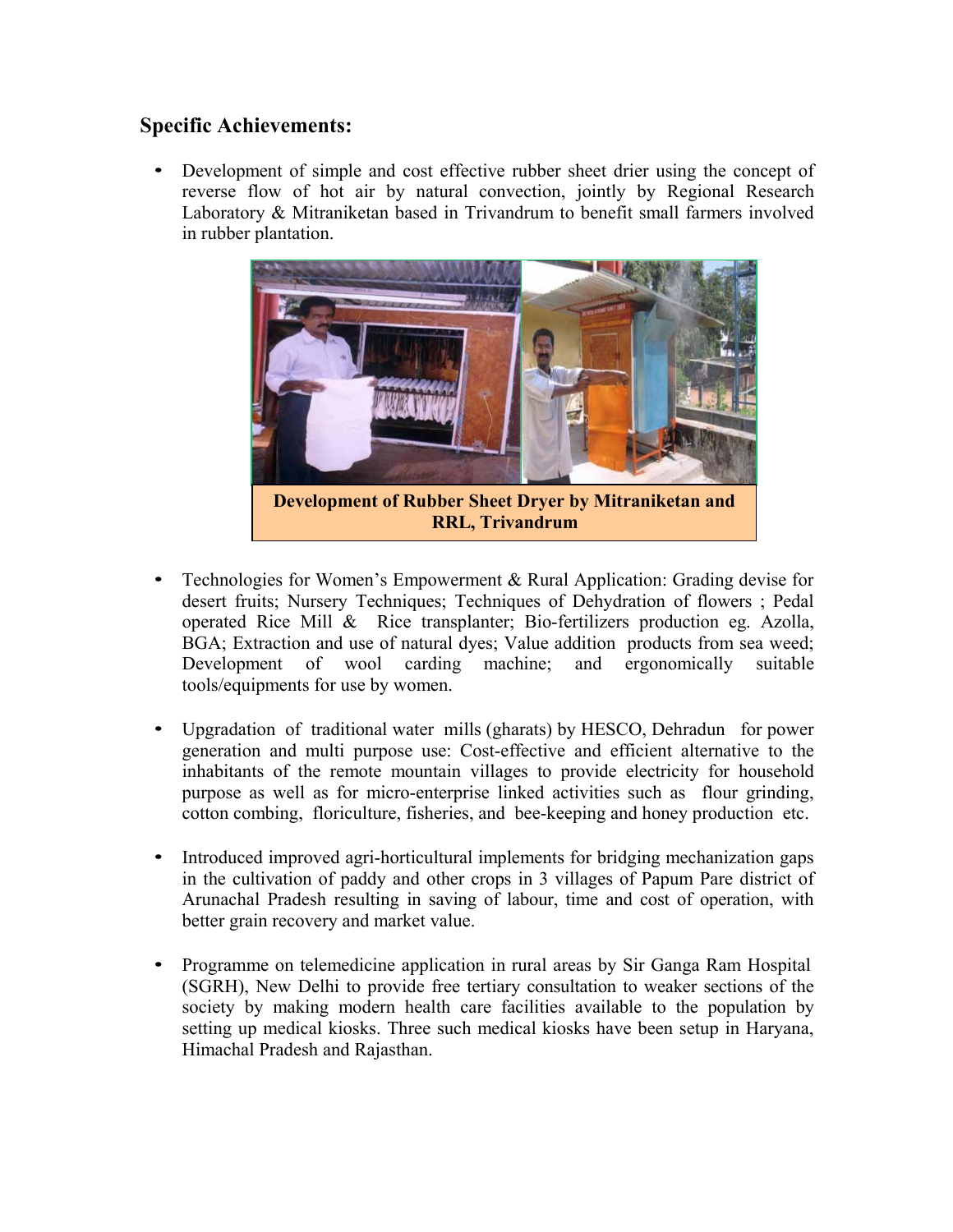• Design & development of a cost effective, light & compact, easy to install, operate and maintain 'Washer Pump' to lift water from a very large depth of water level (40-50 feet) of the open water source (Deep wells) befitting tribal families at village Tati – Singars, Angora block in Ranch district.



**Society for Rural Industrialization, Ranchi.**

• Demonstration cum capacity building in technology areas such as improved agriculture, horticulture, animal husbandry, upgradation of local looms to tribal women in remote tribals' villages in Joshimath Distt., UT (Niti Valley).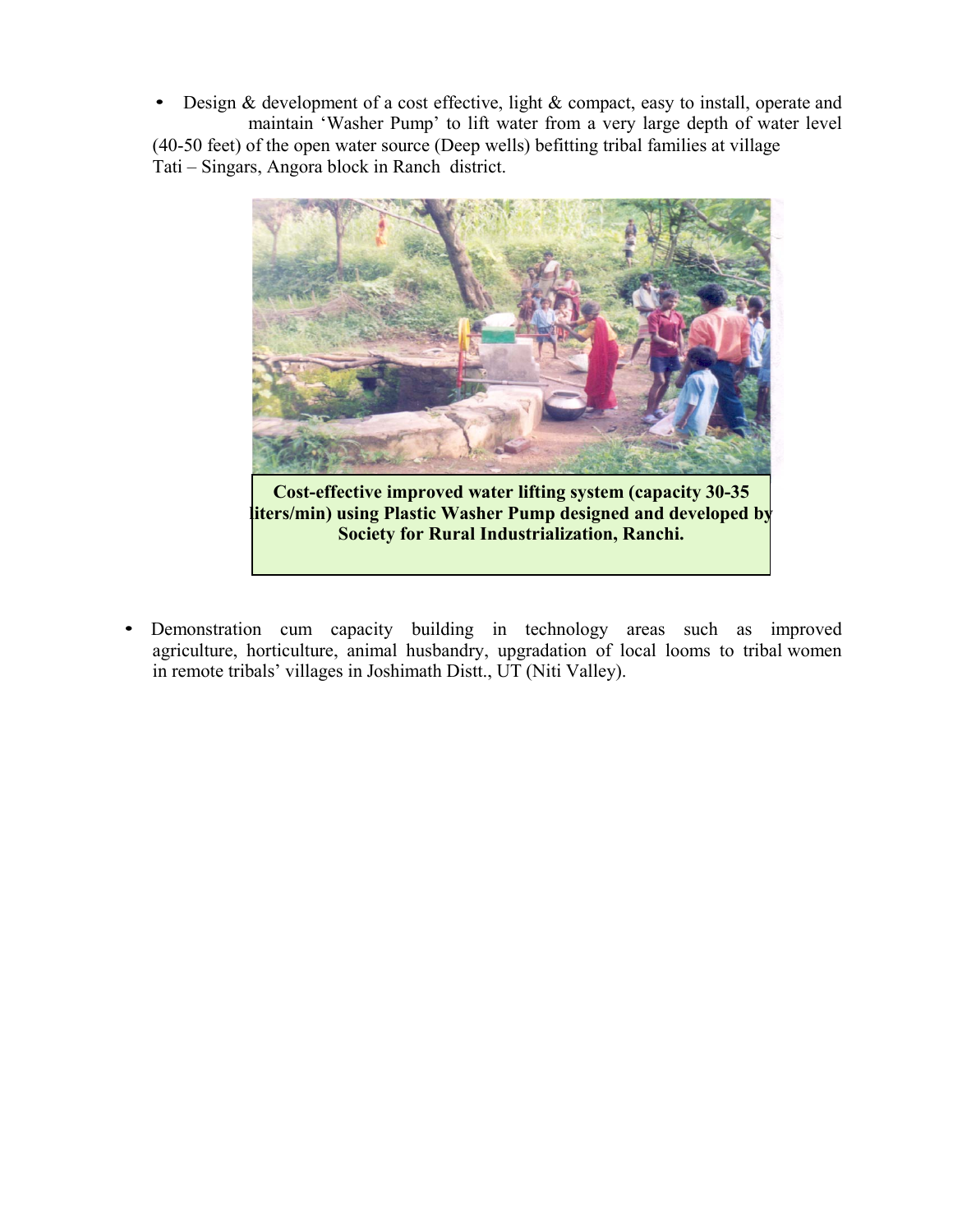## **Specific Achievements:**

- Continuation of long term support to strengthen 12 S&T based voluntary groups as centres of excellence in rural areas which is essentially to nurture  $S \& T$  personnel to take up challenges to work on rural problems and evolving innovative S & T based solutions. These groups spread in different geographical locations, are working on location specific problems with proper interface and support from relevant S & T institutions/laboratories and local community.
- Development of portable multi-purpose pump by NB Institute of Rural Technology (NBIRT) a science based voluntary organization in Tripura, which can supply 20lit/min petrol or diesel or water. This system designed with metering arrangement on rickshaw van will be of immense utility to meet local needs in rural areas for small irrigation or for cooking and lighting purposes. The capacity of the tank attached with the pump is 300liter.



- Setting up of 4 Rural  $\&$  18 Women Technology Parks as nucleus for technological empowerment & capacity building of rural poor & women. These parks have been facilitated in the States viz. Andhra Pradesh, Arunachal Pradesh, Assam, Gujarat, Karnataka, Kerala, Madhya Pradesh, Meghalaya, Tripura, Maharahtra, Pondicherry, Rajasthan, Tamil Nadu, West Bengal.
- Programme on improved Fodder cultivation (12 locations) for transfer of improved fodder production technologies to meet the fodder demand in rural areas involving women.
- Development of nursery technology with bio-fertilizer packages using VAM fungi and plant growth promoting Rhizo-microorganisms (PGPRs) with multi-locational trials for regeneration of degraded forest and waste lands essentially for tree species *Acacia auriculiformis*, *Tectona grandis* and *Dalbergia sissoo*. The complete package developed by Centre for Natural Biological Resources and Community Development (CNBRCD), Bangalore has been demonstrated to farmers and village forest community who are using biofertilizer packages to grow forest tree species in Mandya Dist., Karnataka involving Karnataka State Department of Forest.
- Intervention programme on adaptation of water filters based on membrane filtration technology developed by NCL, Pune. 520 such water filter units have been installed in the rural locations as demonstration units in two states – Arunachal Pradesh and Nagaland in collaboration with the respective State Governments for providing clean drinking water free of virus and bacteria.